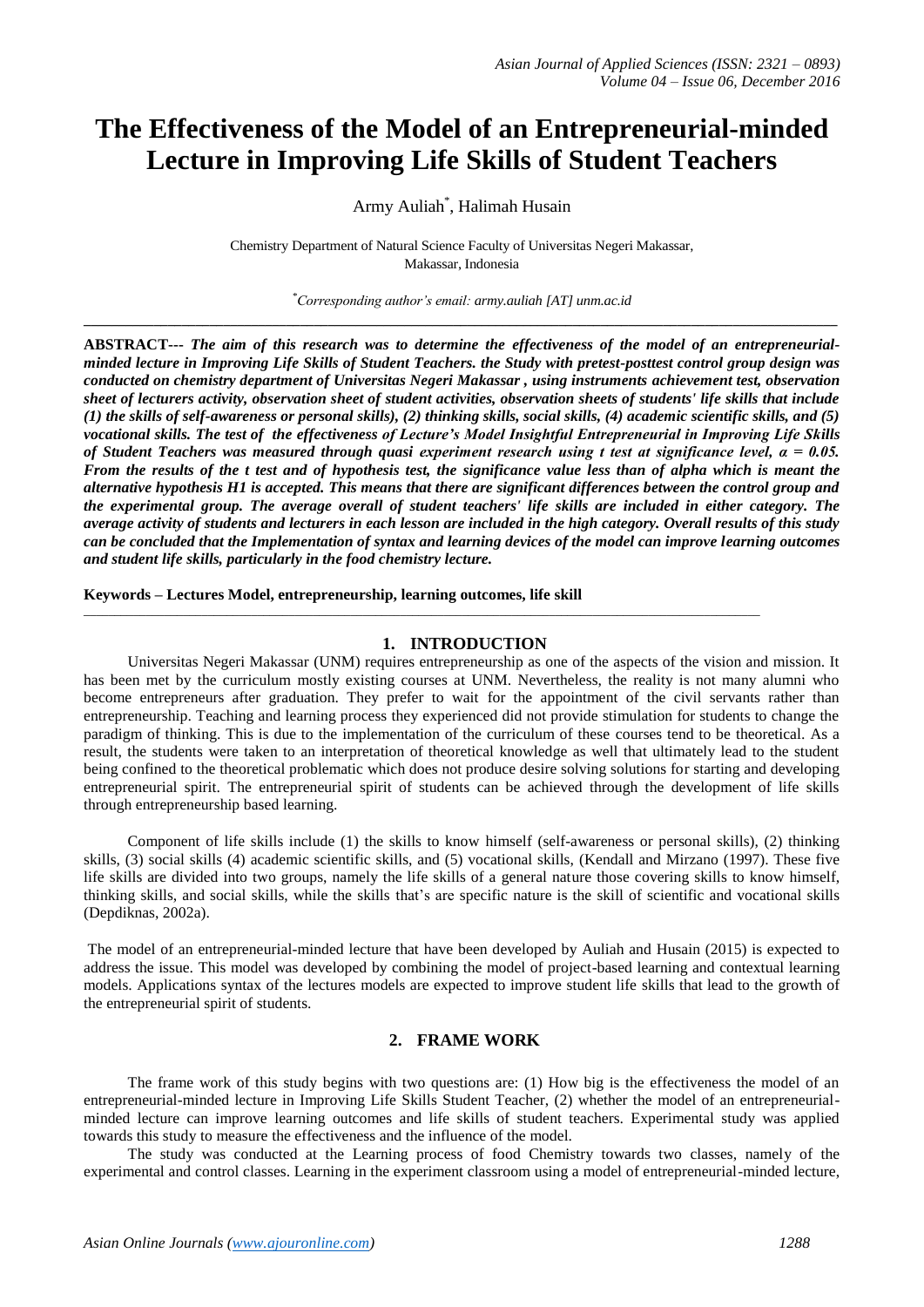while in control class using a learning model that had been done by the lecturer for long time, namely by lecture, discussion and assignments. During the classroom learning process, the activity of the lecture and students were observed to determine the effectiveness of the model applied. In addition, the observation sheet also used to observe the life skills of students from two classes were studied. After the study is completed, both the experimental class and control class are administered tests of mastery of the Food Chemistry material to determine differences in learning outcomes of both classes, control and experiment.

The Data has been collected from this study that include: lecture and student activity data were analyzed by descriptive qualitative through: analysis, evaluation and reflection through the stages of data reduction, data presentation, to describe the effectiveness of the model during the learning progress and conclusion. While data on the observation of life skills of students in the second class of the study, were analyzed to describe the difference in life skills student teachers. The learning outcome data were analyzed using t test to calculate the difference in both classes at significance level,  $α = 0.05$ . The analysis was performed with SPSS 16 for Windows

## **3. FINDING AND DISCUSSION**

The effectiveness of the model of an entrepreneurial-minded lecture can improve Life Skills of Student Teacher. This is cause of the syntax of the model that can see of the table 1 below accommodated the activities of students that contribute to the Life Skill. This is in line with Pasal 3 dari Kepmen no 232 tahun 2000 on Guidelines for Higher Education Curriculum Development and Assessment of Student Learning Outcomes, explained that the degree program is directed at the graduates who have the following qualifications: (1) master the basics of scientific and explained, and devise ways of settlement of the existing problems in the area of expertise, (2) is able to apply the knowledge and skills they have according to their expertise in productive activities and service to the community with the attitude and behavior in accordance with the order of life, and (3) capable of behaving and behave in bringing himself to work in his field of expertise and to live a life together in the community, (4) able to follow the development of science, technology, and / or art that is his forte.

Test the effectiveness of the learning outcomes measured through experimental research by t test at significance level  $α = 0.05$ . From the results of the t test obtained significant values (p) = 0.00. Value (p) ≤ 0.00 0.05. Means that Ho refused and H1 accepted. This means that there are significant differences between the control group and the experimental group.

| NO. | <b>Lecturer activities</b>                                                                                                                                                                                  | <b>Student Activities</b>                                                                                                                                                                          |
|-----|-------------------------------------------------------------------------------------------------------------------------------------------------------------------------------------------------------------|----------------------------------------------------------------------------------------------------------------------------------------------------------------------------------------------------|
| 1.  | <b>Initial Activity</b>                                                                                                                                                                                     |                                                                                                                                                                                                    |
|     | Lecturer greets<br>a.                                                                                                                                                                                       | Students answer greetings<br>a.                                                                                                                                                                    |
|     | Lecturer associate competence with prior<br>b.<br>knowledge of students b.                                                                                                                                  | Students listening to the explanation of lecturers<br>b.                                                                                                                                           |
|     | Lecturer convey basic competencies and<br>c.<br>learning objectives                                                                                                                                         | Students listening to the explanation of lecturers<br>c.                                                                                                                                           |
|     | Lecturer convey techniques and procedures for<br>d.<br>the implementation of project-based learning<br>model to improve the entrepreneurial-minded<br>student life skill                                    | Students listening to the explanation of lecturers<br>d.                                                                                                                                           |
| 2.  | Core Activities                                                                                                                                                                                             |                                                                                                                                                                                                    |
|     | Lecturer convey the main points of the lecture<br>a.<br>material in accordance with the basic<br>competencies and objectives that have been<br>formulated                                                   | Students listening to the explanation of lecturers<br>a.                                                                                                                                           |
|     | Lecturer divide students into groups<br>b.<br>heterogeneously                                                                                                                                               | Students formed a working group in accordance<br>b.<br>briefing lecturer                                                                                                                           |
|     | Lecturer direct students to identify the various<br>$\mathbf{c}$ .<br>themes of the lecture material that will be<br>developed into products with project-based<br>learning model of entrepreneurial-minded | Students in groups to identify the various themes<br>$C_{\star}$<br>of the lecture material that will be developed<br>into products with project-based learning model<br>of entrepreneurial-minded |
|     | Lecturer directing class discussions<br>d.                                                                                                                                                                  | Students conduct classroom<br>d.                                                                                                                                                                   |
|     | Lecturer direct students to identify, design and<br>e.<br>develop products for foodstuffs creative and                                                                                                      | Students in groups to design and develop an<br>e.<br>experimental model that will be done by                                                                                                       |

### **Table 1. Syntax of an entrepreneurial-minded lecture Model**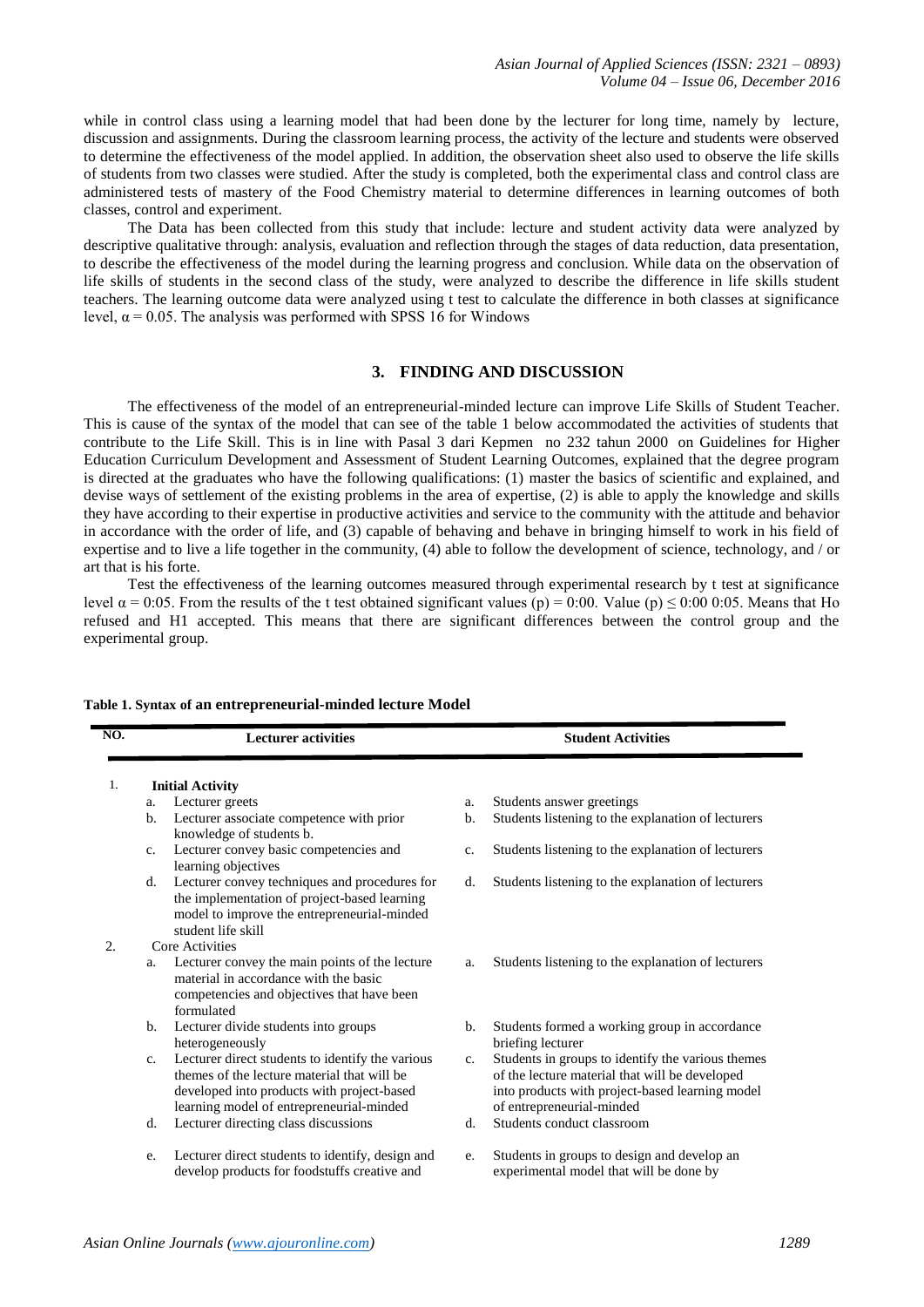- f. Lecturer directing student project design discussions
- g. Lecturer direct students preparing the draft proposal for a task-based project entrepreneurship outside the lecture
- h. At the next meeting the lecturer gave a briefing of the project in a laboratory
- i. Lecturer monitor and guide the project activities of students
- j. Lecturer directing students to prepare temporary report of the project
- 3. End Activity
	- Lecturer lead to the creation of project reports with analyzes of entrepreneurship to be completed outside of lecture hours and presented at a subsequent meeting
	- b. Lecturer learning close with prayer b. Students pray at the end of the lesson

innovative utilizing the literature either in the form of books, journals and relevant research results

- f. Students discuss the project design
- g. Students in groups preparing the draft proposal of the project as a task outside the lecture
- h. Students follow the guidance of lecturer
- i. Students work on projects with tools and equipment in the laboratory as well as tools and equipment are prepared itself
- j. Students prepare temporary reports of the project
- a. Students pay attention to the direction of lecturers and ready to prepare a report along with analysis of entrepreneurial activities of the project to be presented at the next meeting
- 

Various studies on the development of various learning models for improving the quality of learning including increased life skill competency among others: development of constructivist learning approach Science Technology and Society in learning chemistry in high school (Rusmansyah: 2001), the application of concept maps as an advance organizer in teaching chemistry at SMA (Yudi: 2003), the development of critical thinking skills to prepare prospective science teachers entering the Era of Globalization (Liliasari: 2000), learning-based problem solving that interfered with the concept map and its effects on critical thinking Students (Lutfi: 2003), constructivist learning realistic setting cooperatively to improve the quality of learning (Tanrere, 2007), research Jusniar (2007) showed learning starter experiment with setting a cooperative, all of which is effectively used in learning that can change the orientation of learning of learning teacher-centered to learner-centered on the students, with the onset of behavioral change students, among others increase learning motivation, attitudes, interests, creativity, and student learning outcomes., it will enhance students' life skills.

Preliminary studies have been done and are related to life skills, among others Bafadal (2003) developed a model life skills education covering the steps of determining (1) the basic principles of development, (2) strategy development, (3) the alternative model of education, (4) alternative learning models and (5) evaluation of alternative models. The basic principle of development-oriented broad-based education that is supported by the principles of learning how to learn and learning how to unlearn that inspired and controlled noble character who can facilitate the nation's identity and personality.

## **4. CONCLUSION**

Test effectiveness and Reliability of the syntax and device of learning model through experimental research shows that the application of the model and the syntax of the learning device able to improve learning outcomes and student life skills. Activities of students in learning has increased. A change in the orientation of learning more student centered where lecturers more serves as a facilitator and mediator in learning

## **5. ACKNOWLEDGMENT**

The author would like to thank

- 1) Ristekdikti that support this Research in 2015 and continued in 2016 in the scheme of Research of Hibah Bersaing in the University.
- 2) Lembaga Penelitian UNM UNM that has held writing workshops of Scientific Articles in reputable international journals as a forum for the creation of this research article.
- 3) Prof. Gufran Darma Dirawan from Universitas Negeri Makassar, Indonesia for his valuable comments and manuscript editing and his advice on the content of this manuscript.
- 4) Author would also thank to research team for the unconditional supports and works.